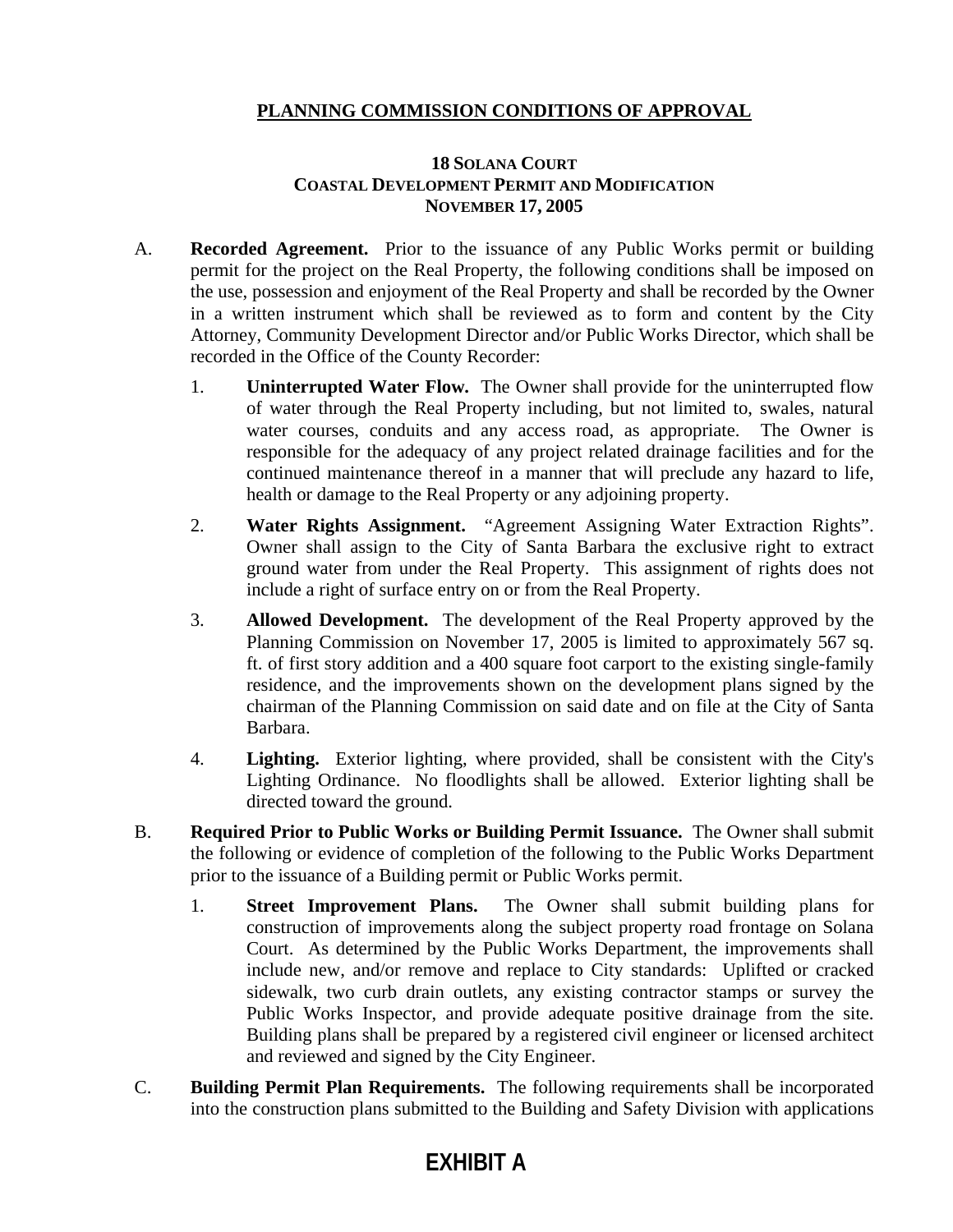for building permits. All of these construction requirements shall be carried out in the field and completed prior to the issuance of a Certificate of Occupancy:

1. **Construction Hours.** Construction (including preparation for construction work) is prohibited Monday through Friday before 8:00 a.m. and after 5:00 p.m., and all day on Saturdays, Sundays and holidays observed by the City of Santa Barbara as shown below:

| New Year's Day                | January $1^{st*}$                    |
|-------------------------------|--------------------------------------|
| Martin Luther King's Birthday | $3rd$ Monday in January              |
| Presidents' Day               | 3 <sup>rd</sup> Monday in February   |
| <b>Memorial Day</b>           | Last Monday in May                   |
| Independence Day              | July $4^{\text{th}_{*}}$             |
| Labor Day                     | 1 <sup>st</sup> Monday in September  |
| Thanksgiving Day              | 4 <sup>th</sup> Thursday in November |
| Following Thanksgiving Day    | Friday following Thanksgiving Day    |
| Christmas Day                 | December $25^{\text{th}_{*}}$        |

\*When a holiday falls on a Saturday or Sunday, the preceding Friday or following Monday, respectively, shall be observed as a legal holiday. When, based on required construction type or other appropriate reasons, it is necessary to do work at night, contractor shall contact the Chief of Building and Safety to request a waiver from the above construction hours, using the procedure outlined in SBMC §9.16.015 Construction Work at Night. Contractor shall notify all residents within 300 feet of the parcel of intent to carry out night construction a minimum of 48 hours prior to said construction. Said notification shall include what the work includes, the reason for the work, the duration of the proposed work and a contact number.

- 2. **Construction Best Management Practices Required.** Construction activities shall address water quality through the use of best management practices (BMPs) as approved by the City Building Official.
- 3. **Construction Contact Sign.** Immediately after building permit issuance, signage shall be posted at the points of entry to the site that list the contractor(s) name, contractor(s) telephone number, work hours and site rules to assist Building Inspectors and Police Officers in the enforcement of the conditions of approval. The sign shall be subject to review and approval by Planning Staff.
- 4. **Conditions on Plans/Signatures.** All Planning Commission Conditions of Approval shall be provided on a full size drawing sheet as part of the drawing sets. A statement shall also be placed on the above sheet as follows: The undersigned have read and understand the above conditions, and agree to abide by any and all conditions which is their usual and customary responsibility to perform, and which are within their authority to perform.

Signed: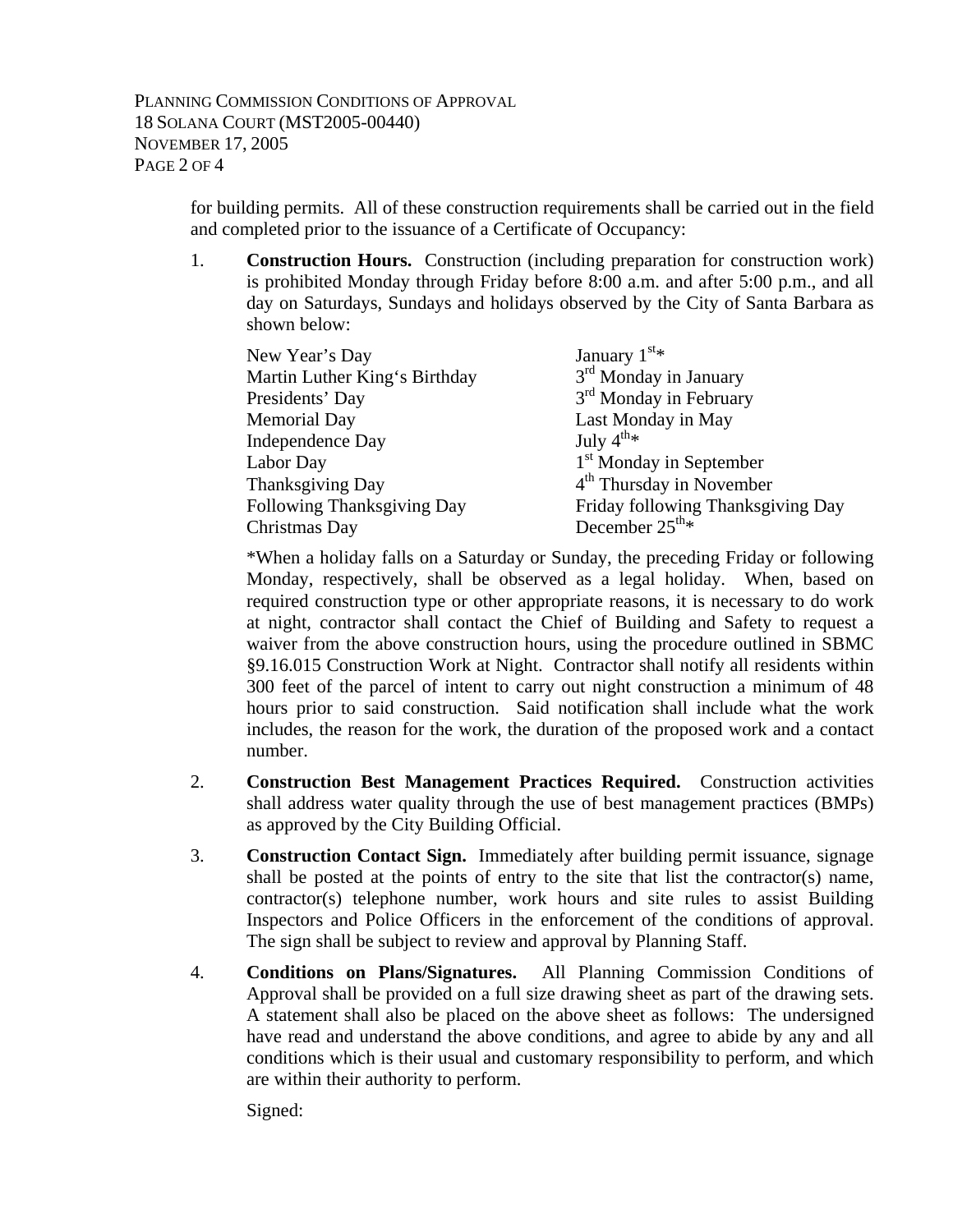| <b>Property Owner</b> |      | Date        |
|-----------------------|------|-------------|
| Contractor            | Date | License No. |
| Architect             | Date | License No. |
| Engineer              | Date | License No. |

- D. **Prior to Certificate of Occupancy.** Prior to issuance of the Certificate of Occupancy, the Owner of the Real Property shall complete the following:
	- 1. **Repair Damaged Public Improvements.** Repair any damaged public improvements (curbs, gutters, sidewalks, etc.) subject to the review and approval of the Public Works Department. Where tree roots are the cause of the damage, the roots shall be pruned under the direction of a qualified Arborist.
	- 2. **Complete Public Improvements.** Public improvements as shown on the building plans.
- E. **Litigation Indemnification Agreement**. In the event the Planning Commission approval of the Project is appealed to the City Council, Applicant/Owner hereby agrees to defend the City, its officers, employees, agents, consultants and independent contractors ("City's Agents") from any third party legal challenge to the City Council's denial of the appeal and approval of the Project, including, but not limited to, challenges filed pursuant to the California Environmental Quality Act (collectively "Claims"). Applicant/Owner further agrees to indemnify and hold harmless the City and the City's Agents from any award of attorney fees or court costs made in connection with any Claim.

Applicant/owner shall execute a written agreement, in a form approved by the City Attorney, evidencing the foregoing commitments of defense and indemnification within thirty (30) days of the City Council denial of the appeal and approval of the Project. These commitments of defense and indemnification are material conditions of the approval of the Project. If Applicant/Owner fails to execute the required defense and indemnification agreement within the time allotted, the Project approval shall become null and void absent subsequent acceptance of the agreement by the City, which acceptance shall be within the City's sole and absolute discretion. Nothing contained in this condition shall prevent the City or the City's Agents from independently defending any Claim. If the City or the City's Agents decide to independently defend a Claim, the City and the City's Agents shall bear their own attorney fees, expenses and costs of that independent defense.

## **NOTICE OF TIME LIMITS:**

The Planning Commission's action approving the Coastal Development Permit and Modifications shall expire two (2) years from the date of approval, per SBMC 28.45.009.q, unless: